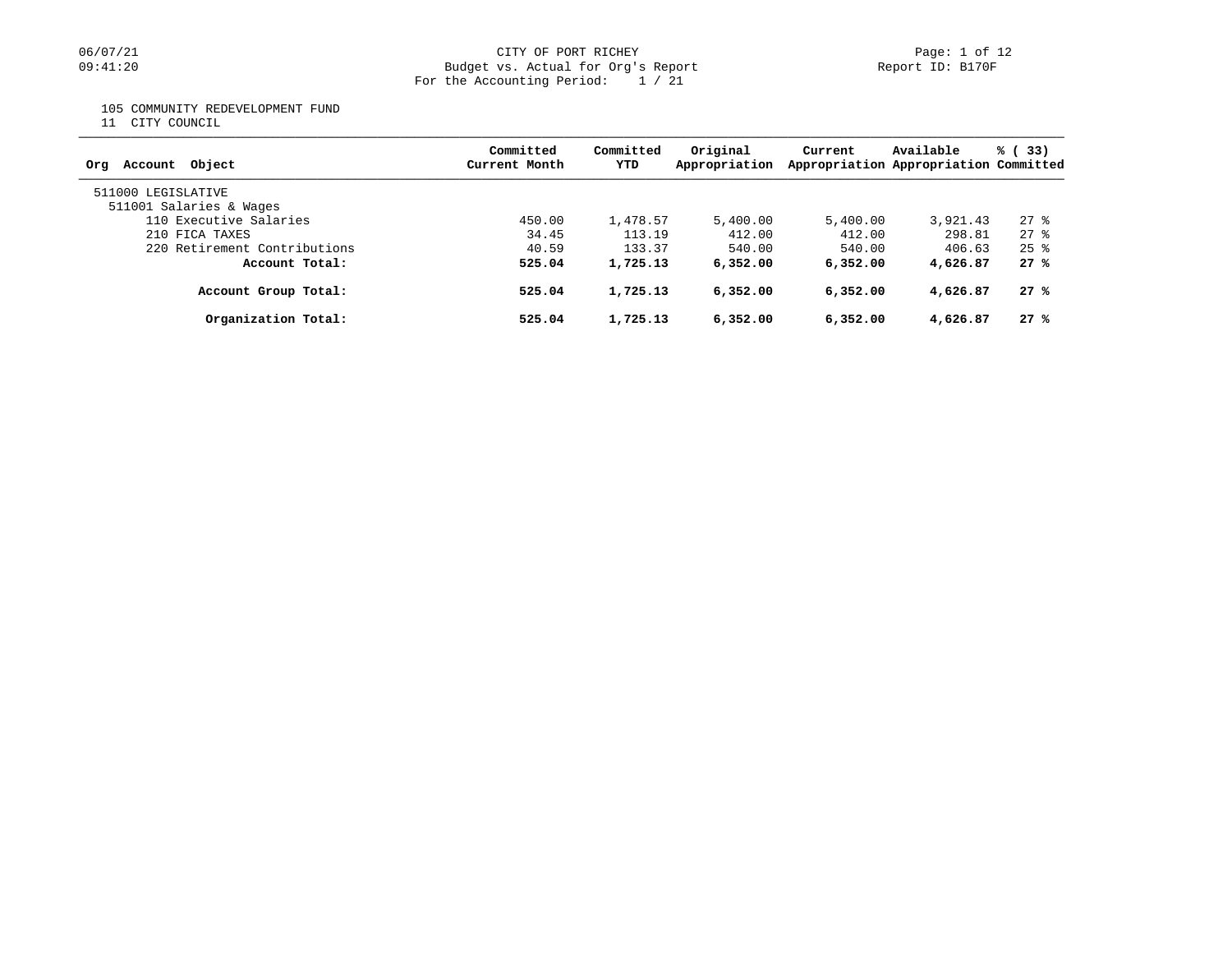#### 06/07/21 CITY OF PORT RICHEY Page: 2 of 12 09:41:20 Budget vs. Actual for Org's Report Report ID: B170F For the Accounting Period: 1 / 21

### 105 COMMUNITY REDEVELOPMENT FUND

12 ADMINISTRATIVE

| Object<br>Org<br>Account             | Committed<br>Current Month | Committed<br>YTD | Original<br>Appropriation | Current   | Available<br>Appropriation Appropriation Committed | % (33) |
|--------------------------------------|----------------------------|------------------|---------------------------|-----------|----------------------------------------------------|--------|
| 512000 EXECUTIVE                     |                            |                  |                           |           |                                                    |        |
| 512001 Salaries & Wages              |                            |                  |                           |           |                                                    |        |
| 120 Regular Salaries & Wages         | 3,179.50                   | 12,665.05        | 47,850.00                 | 47,850.00 | 35,184.95                                          | $26$ % |
| 149 Vehicle Allowance - City Manager | 0.00                       | 0.00             | 450.00                    | 450.00    | 450.00                                             | 0 %    |
| 210 FICA TAXES                       | 242.69                     | 965.53           | 3,661.00                  | 3,661.00  | 2,695.47                                           | $26$ % |
| 220 Retirement Contributions         | 316.57                     | 1,238.94         | 4,786.00                  | 4,786.00  | 3,547.06                                           | $26$ % |
| 230 Health Insurance - Employee      | 643.68                     | 2,571.90         | 5,212.00                  | 5,212.00  | 2,640.10                                           | 49 %   |
| Account Total:                       | 4,382.44                   | 17,441.42        | 61,959.00                 | 61,959.00 | 44,517.58                                          | 28 %   |
| Account Group Total:                 | 4,382.44                   | 17,441.42        | 61,959.00                 | 61,959.00 | 44,517.58                                          | 28 %   |
| Organization Total:                  | 4,382.44                   | 17,441.42        | 61,959.00                 | 61,959.00 | 44,517.58                                          | 28 %   |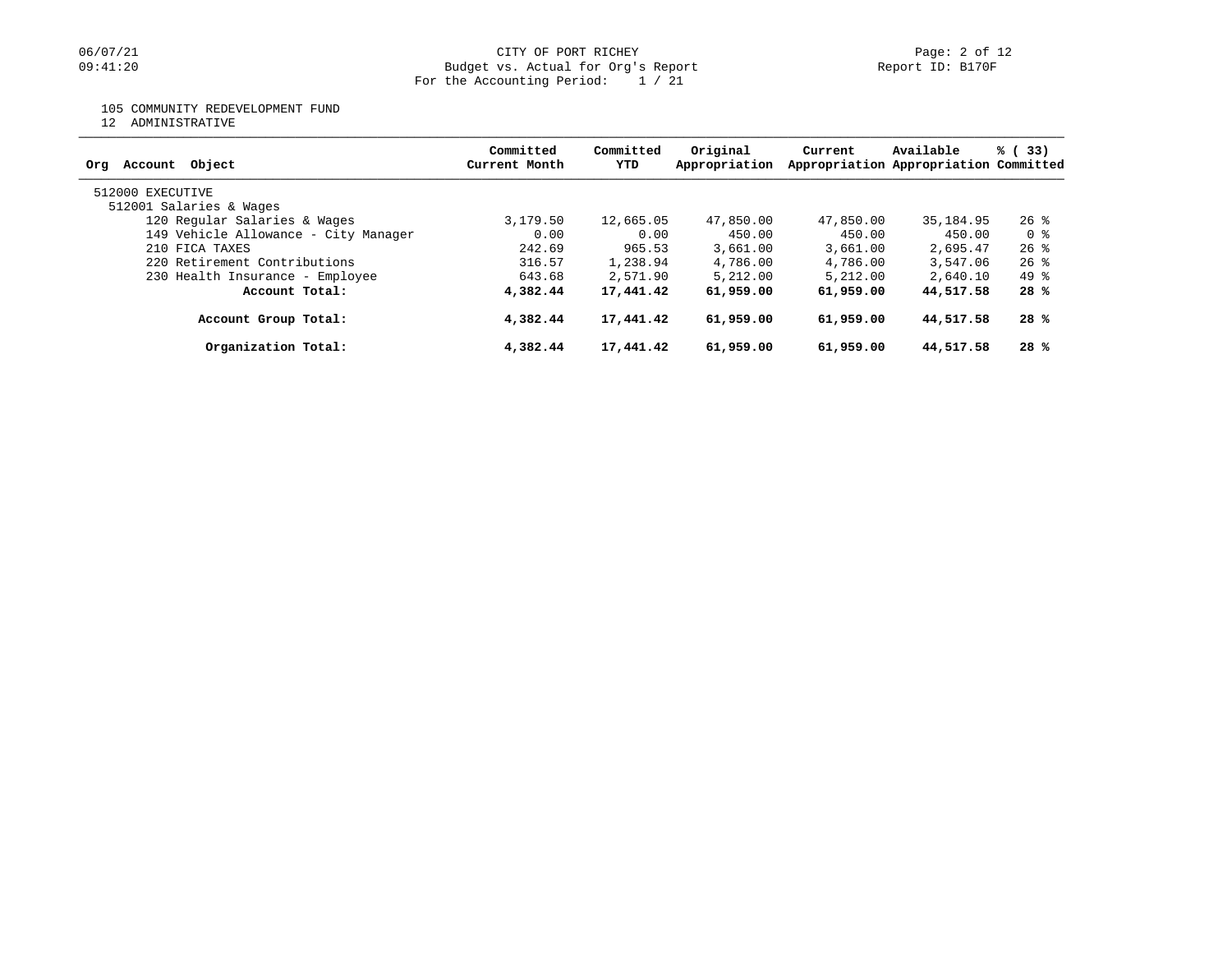# 06/07/21 CITY OF PORT RICHEY Page: 3 of 12<br>
Budget vs. Actual for Org's Report Page: 1 Page: 3 of 12<br>
Page: 3 of 12 Budget vs. Actual for Org's Report For the Accounting Period: 1 / 21

105 COMMUNITY REDEVELOPMENT FUND

13 FINANCE

| Account Object<br>Orq             | Committed<br>Current Month | Committed<br>YTD | Original<br>Appropriation | Current   | Available<br>Appropriation Appropriation Committed | % (33)          |
|-----------------------------------|----------------------------|------------------|---------------------------|-----------|----------------------------------------------------|-----------------|
| 513000 FINANCIAL & ADMINISTRATIVE |                            |                  |                           |           |                                                    |                 |
| 513001 Salary & Wages             |                            |                  |                           |           |                                                    |                 |
| 120 Regular Salaries & Wages      | 1,495.31                   | 6,842.47         | 19,854.00                 | 19,854.00 | 13,011.53                                          | 34 %            |
| 140 Overtime                      | 0.00                       | 59.23            | 0.00                      | 0.00      | $-59.23$                                           | $***$ 8         |
| 210 FICA TAXES                    | 112.71                     | 520.08           | 2,662.00                  | 2,662.00  | 2,141.92                                           | $20*$           |
| 220 Retirement Contributions      | 149.53                     | 690.18           | 1,992.00                  | 1,992.00  | 1,301.82                                           | 35 <sup>8</sup> |
| 230 Health Insurance - Employee   | 342.12                     | 1,240.62         | 4,111.00                  | 4,111.00  | 2,870.38                                           | $30*$           |
| Account Total:                    | 2,099.67                   | 9,352.58         | 28,619.00                 | 28,619.00 | 19,266.42                                          | 33%             |
| Account Group Total:              | 2,099.67                   | 9,352.58         | 28,619.00                 | 28,619.00 | 19,266.42                                          | 33%             |
| Organization Total:               | 2,099.67                   | 9,352.58         | 28,619.00                 | 28,619.00 | 19,266.42                                          | 33%             |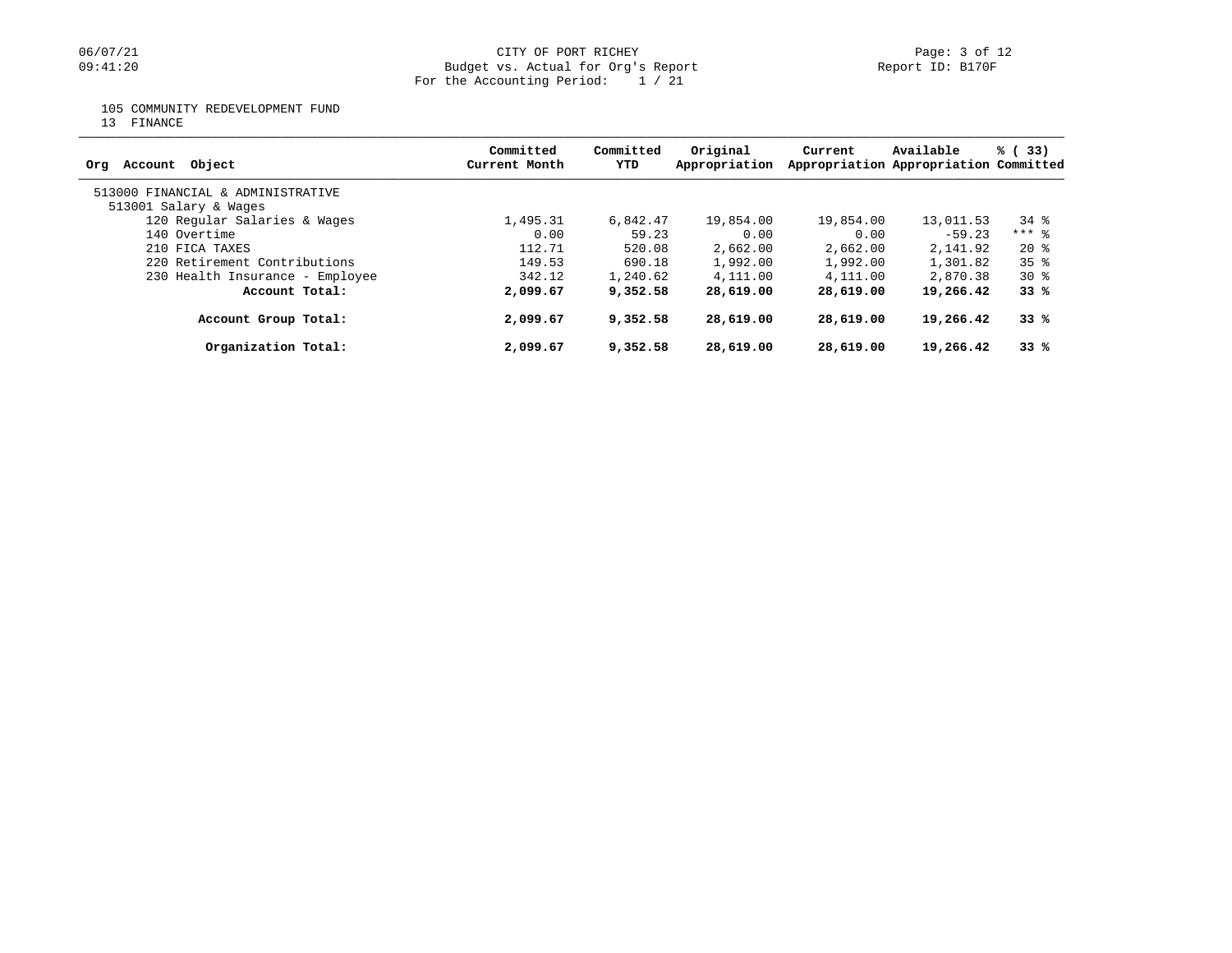# 06/07/21 CITY OF PORT RICHEY Page: 4 of 12<br>
Budget vs. Actual for Org's Report Page: 4 Of 12<br>
Page: 4 of 12<br>
Report ID: B170F Budget vs. Actual for Org's Report For the Accounting Period: 1 / 21

105 COMMUNITY REDEVELOPMENT FUND

14 LEGAL

| Account Object<br>Orq         | Committed<br>Current Month | Committed<br>YTD | Original<br>Appropriation | Current   | Available<br>Appropriation Appropriation Committed | % (33) |
|-------------------------------|----------------------------|------------------|---------------------------|-----------|----------------------------------------------------|--------|
| 514000 LEGAL                  |                            |                  |                           |           |                                                    |        |
| 514300 Operating Expenditures |                            |                  |                           |           |                                                    |        |
| 319 City Attorney             | 634.50                     | 3,093.50         | 10,000.00                 | 10,000.00 | 6,906.50                                           | 31 %   |
| Account Total:                | 634.50                     | 3,093.50         | 10,000.00                 | 10,000.00 | 6,906.50                                           | 31 %   |
| Account Group Total:          | 634.50                     | 3,093.50         | 10,000.00                 | 10,000.00 | 6,906.50                                           | 31 %   |
| Organization Total:           | 634.50                     | 3,093.50         | 10,000.00                 | 10,000.00 | 6,906.50                                           | 31 %   |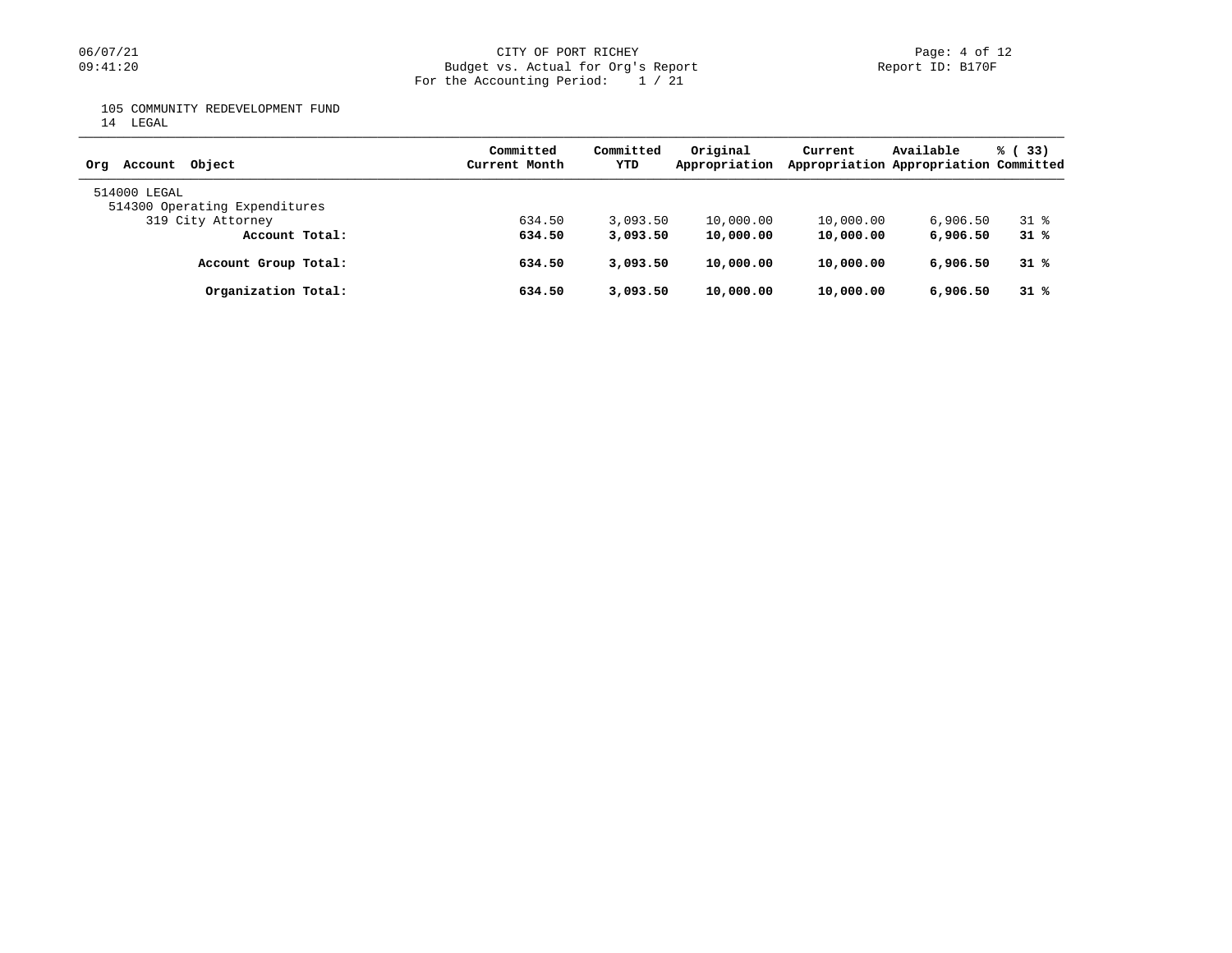#### 06/07/21 CITY OF PORT RICHEY Page: 5 of 12 09:41:20 Budget vs. Actual for Org's Report Report ID: B170F For the Accounting Period: 1 / 21

### 105 COMMUNITY REDEVELOPMENT FUND

21 POLICE DEPARTMENT

| Account Object<br>Orq            | Committed<br>Current Month | Committed<br>YTD | Original<br>Appropriation | Current    | Available<br>Appropriation Appropriation Committed | % (33)  |
|----------------------------------|----------------------------|------------------|---------------------------|------------|----------------------------------------------------|---------|
| 521000 LAW ENFORCEMENT           |                            |                  |                           |            |                                                    |         |
| 521001 Salaries & Wages          |                            |                  |                           |            |                                                    |         |
| 120 Regular Salaries & Wages     | 6,139.42                   | 25,224.44        | 78,372.00                 | 78,372.00  | 53,147.56                                          | 32 %    |
| 156 Police Subsidy               | 65.00                      | 213.57           | 0.00                      | 0.00       | $-213.57$                                          | $***$ 8 |
| 210 FICA TAXES                   | 470.92                     | 1,921.46         | 6,905,00                  | 6,905,00   | 4,983.54                                           | $28$ %  |
| 220 Retirement Contributions     | 1,504.99                   | 6,169.87         | 22,068.00                 | 22,068,00  | 15,898.13                                          | $28$ %  |
| 230 Health Insurance - Employee  | 865.45                     | 3,461.80         | 0.00                      | 0.00       | $-3,461,80$                                        | $***$ 8 |
| 820 Johnny Cash Donation Per PBA | 8.01                       | 33.03            | 0.00                      | 0.00       | $-33.03$                                           | $***$ 8 |
| Account Total:                   | 9,053.79                   | 37,024.17        | 107,345.00                | 107,345,00 | 70,320.83                                          | 34%     |
| Account Group Total:             | 9,053.79                   | 37,024.17        | 107,345.00                | 107,345,00 | 70,320.83                                          | 34%     |
| Organization Total:              | 9,053.79                   | 37,024.17        | 107,345.00                | 107,345,00 | 70,320.83                                          | 34%     |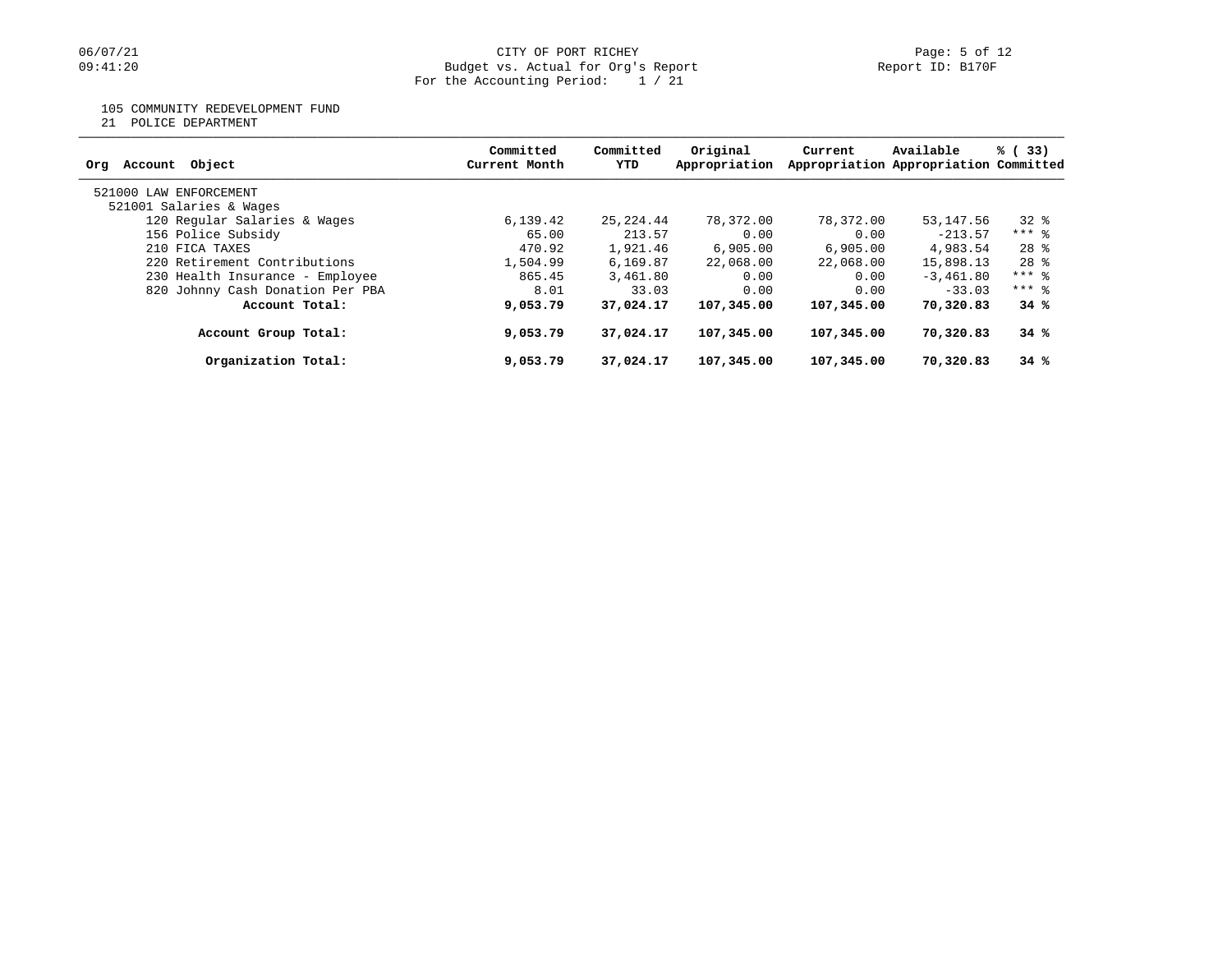# 06/07/21 CITY OF PORT RICHEY Page: 6 of 12<br>
Budget vs. Actual for Org's Report Page: 6 Of 12<br>
Page: 6 of 12<br>
Report ID: B170F Budget vs. Actual for Org's Report For the Accounting Period: 1 / 21

### 105 COMMUNITY REDEVELOPMENT FUND

22 FIRE DEPARTMENT

| Object<br>Account<br>Orq        | Committed<br>Current Month | Committed<br>YTD | Original<br>Appropriation | Current    | Available<br>Appropriation Appropriation Committed | % (33)   |
|---------------------------------|----------------------------|------------------|---------------------------|------------|----------------------------------------------------|----------|
| 522000 FIRE CONTROL             |                            |                  |                           |            |                                                    |          |
| 522001 Salaries & Wages         |                            |                  |                           |            |                                                    |          |
| 120 Regular Salaries & Wages    | 5,481.75                   | 33,705.36        | 71,137.00                 | 71,137.00  | 37,431.64                                          | 47.8     |
| 130 Part-time Salaries & Wages  | 372.00                     | 2,717.17         | 6,750.00                  | 6,750.00   | 4,032.83                                           | $40*$    |
| 140 Overtime                    | 396.39                     | 1,089.23         | 2,030.00                  | 2,030.00   | 940.77                                             | $54$ $%$ |
| 150 Incentive Pay               | 151.29                     | 614.24           | 2,299.00                  | 2,299.00   | 1,684.76                                           | 278      |
| 160 Holiday Pay                 | 295.52                     | 945.67           | 2,400.00                  | 2,400.00   | 1,454.33                                           | $39*$    |
| 210 FICA TAXES                  | 507.98                     | 2,968.62         | 4,764.00                  | 4,764.00   | 1,795.38                                           | 62 %     |
| 220 Retirement Contributions    | 1,354.16                   | 7,369.10         | 15,189.00                 | 15,189.00  | 7,819.90                                           | 49 %     |
| 230 Health Insurance - Employee | 1,205.20                   | 4,820.80         | 14,365.00                 | 14,365.00  | 9,544.20                                           | $34$ $%$ |
| Account Total:                  | 9,764.29                   | 54,230.19        | 118,934.00                | 118,934.00 | 64,703.81                                          | 46%      |
| Account Group Total:            | 9,764.29                   | 54,230.19        | 118,934.00                | 118,934.00 | 64,703.81                                          | 46%      |
| Organization Total:             | 9,764.29                   | 54,230.19        | 118,934.00                | 118,934.00 | 64,703.81                                          | 46%      |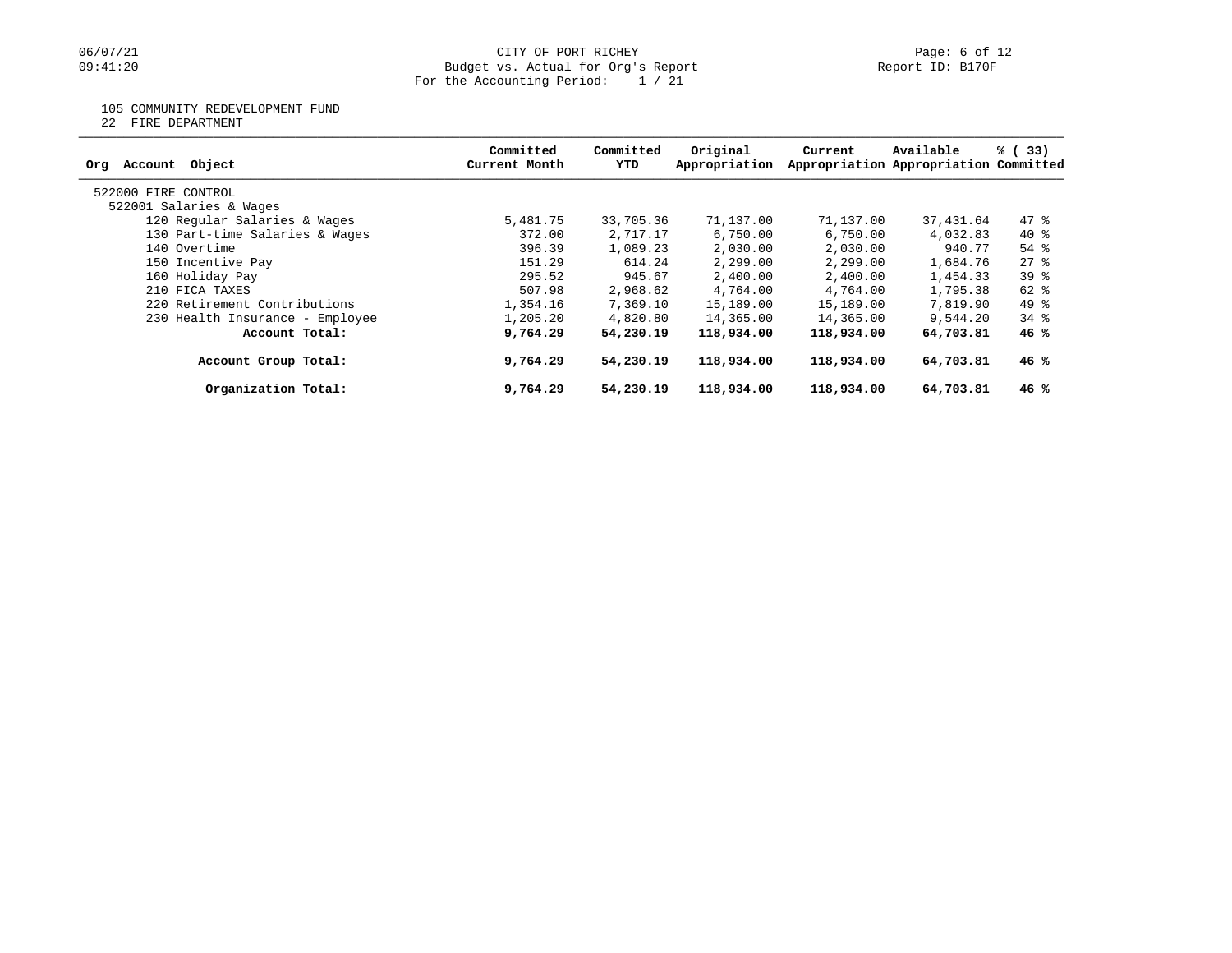# 105 COMMUNITY REDEVELOPMENT FUND

24 BUILDING DEPARTMENT

| Object<br>Account<br>Org        | Committed<br>Current Month | Committed<br>YTD | Original<br>Appropriation | Current    | Available<br>Appropriation Appropriation Committed | % (33)       |
|---------------------------------|----------------------------|------------------|---------------------------|------------|----------------------------------------------------|--------------|
| 524000 PROTECTIVE INSPECTIONS   |                            |                  |                           |            |                                                    |              |
| 524001 Salaries & Wages         |                            |                  |                           |            |                                                    |              |
| 120 Regular Salaries & Wages    | 10,609.92                  | 44,067.20        | 135,800.00                | 135,800.00 | 91,732.80                                          | 328          |
| 140 Overtime                    | 0.00                       | 406.81           | 1,814.00                  | 1,814.00   | 1,407.19                                           | $22$ $%$     |
| 210 FICA TAXES                  | 805.43                     | 3,376.39         | 10,527.00                 | 10,527.00  | 7,150.61                                           | $32*$        |
| 220 Retirement Contributions    | 1,061.00                   | 4,447.41         | 13,761.00                 | 13,761.00  | 9,313.59                                           | $32*$        |
| 230 Health Insurance - Employee | 1,396.07                   | 5,584.28         | 12,290.00                 | 12,290.00  | 6,705.72                                           | $45$ %       |
| Account Total:                  | 13,872.42                  | 57,882.09        | 174,192.00                | 174,192.00 | 116,309.91                                         | 33%          |
| 524300 Operating Expenditures   |                            |                  |                           |            |                                                    |              |
| 563 Demolitions                 | 0.00                       | 371.33           | 10,000.00                 | 10,000.00  | 9,628.67                                           | $4\degree$   |
| Account Total:                  | 0.00                       | 371.33           | 10,000.00                 | 10,000.00  | 9,628.67                                           | $4 \text{ }$ |
| Account Group Total:            | 13,872.42                  | 58,253.42        | 184,192.00                | 184,192.00 | 125,938.58                                         | 32%          |
| Organization Total:             | 13,872.42                  | 58,253.42        | 184,192.00                | 184,192.00 | 125,938.58                                         | 32%          |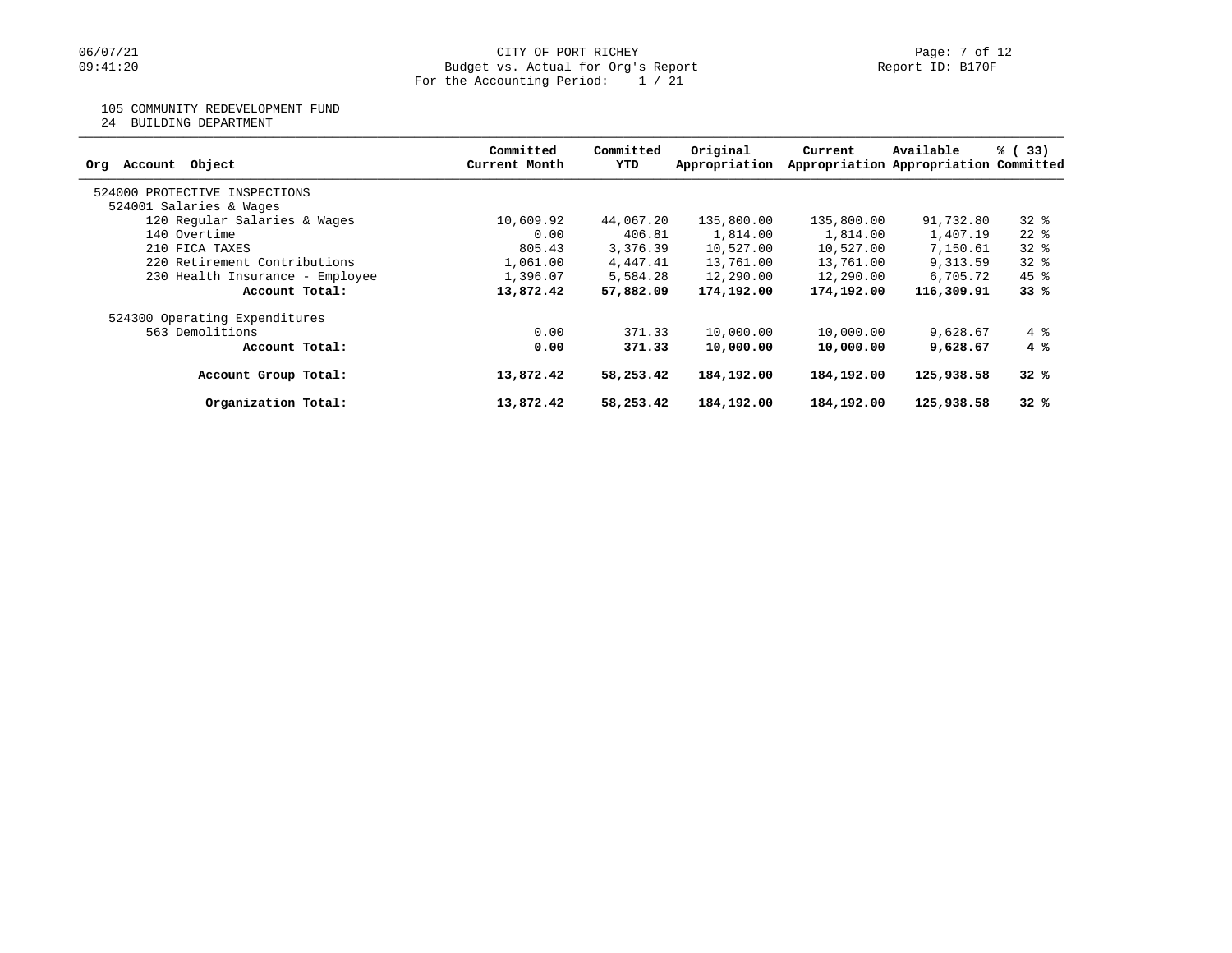## 06/07/21 CITY OF PORT RICHEY Page: 8 of 12<br>
09:41:20 Budget vs. Actual for Org's Report (Page: 19 of 12 Page: 8 of 12 Budget vs. Actual for Org's Report Budget vs. Actual for Org's Report For the Accounting Period: 1 / 21

# 105 COMMUNITY REDEVELOPMENT FUND

26 HUMAN RESOURCES

| Committed<br>Current Month | Committed<br>YTD | Original<br>Appropriation | Current                        | Available | % (33)                                                                                                                    |
|----------------------------|------------------|---------------------------|--------------------------------|-----------|---------------------------------------------------------------------------------------------------------------------------|
|                            |                  |                           |                                |           |                                                                                                                           |
|                            |                  |                           |                                |           |                                                                                                                           |
| 1,020.00                   |                  | 13,000.00                 | 13,000.00                      | 9,410.61  | $28$ %                                                                                                                    |
| 0.00                       | 92.87            | 225.00                    |                                |           | $41$ $%$                                                                                                                  |
| 76.78                      | 277.29           | 1,017.00                  | 1,017.00                       | 739.71    | $27$ $%$                                                                                                                  |
| 102.00                     | 368.23           | 1,323.00                  | 1,323.00                       | 954.77    | $28$ $%$                                                                                                                  |
| 213.90                     |                  | 2,556.00                  | 2,556.00                       |           | 338                                                                                                                       |
| 1,412.68                   |                  | 18,121.00                 |                                |           | 29 %                                                                                                                      |
| 1,412.68                   | 5,183.38         | 18,121.00                 | 18,121.00                      |           | 29 %                                                                                                                      |
| 1,412.68                   | 5,183.38         | 18,121.00                 | 18,121.00                      |           | 29%                                                                                                                       |
|                            |                  |                           | 3,589.39<br>855.60<br>5,183.38 |           | Appropriation Appropriation Committed<br>225.00<br>132.13<br>1,700.40<br>18,121.00<br>12,937.62<br>12,937.62<br>12,937.62 |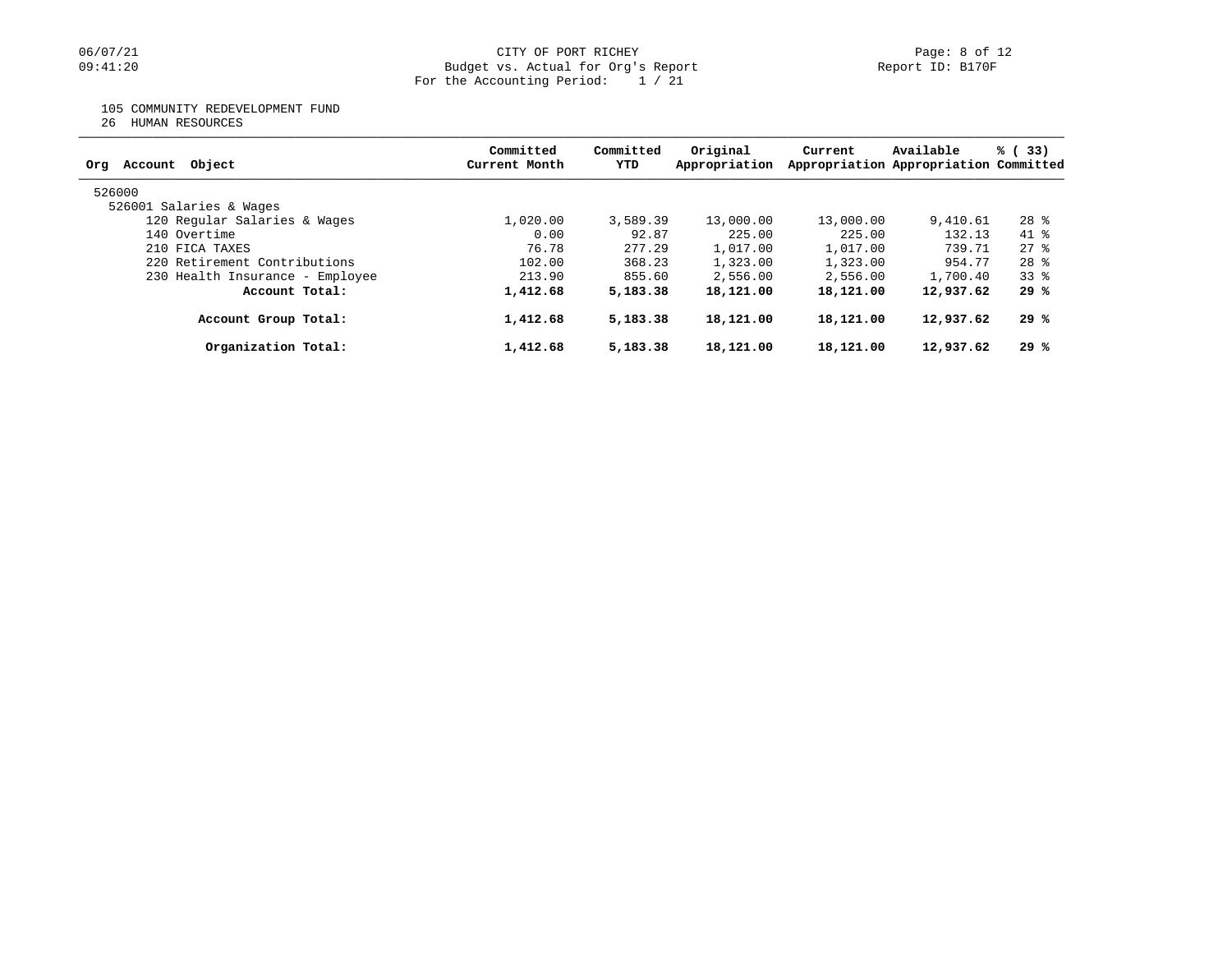# 06/07/21 CITY OF PORT RICHEY Page: 9 of 12<br>
Budget vs. Actual for Org's Report Page: 9 Of 12<br>
Page: 9 of 12<br>
Report ID: B170F Budget vs. Actual for Org's Report For the Accounting Period: 1 / 21

105 COMMUNITY REDEVELOPMENT FUND

38 GRANTS

| Object<br>Account<br>Orq     | Committed<br>Current Month | Committed<br>YTD | Original<br>Appropriation | Current   | Available<br>Appropriation Appropriation Committed | % (33)     |
|------------------------------|----------------------------|------------------|---------------------------|-----------|----------------------------------------------------|------------|
| 538000                       |                            |                  |                           |           |                                                    |            |
| 538800 GRANT EXPENDITURES    |                            |                  |                           |           |                                                    |            |
| 801 Community Grant Programs | 1,000.00                   | 2,000.00         | 50,000.00                 | 50,000.00 | 48,000.00                                          | $4\degree$ |
| Account Total:               | 1,000.00                   | 2,000.00         | 50,000.00                 | 50,000.00 | 48,000,00                                          | 4%         |
| Account Group Total:         | 1,000.00                   | 2,000.00         | 50,000,00                 | 50,000.00 | 48,000,00                                          | 4%         |
| Organization Total:          | 1,000.00                   | 2,000,00         | 50,000,00                 | 50,000.00 | 48,000,00                                          | 4%         |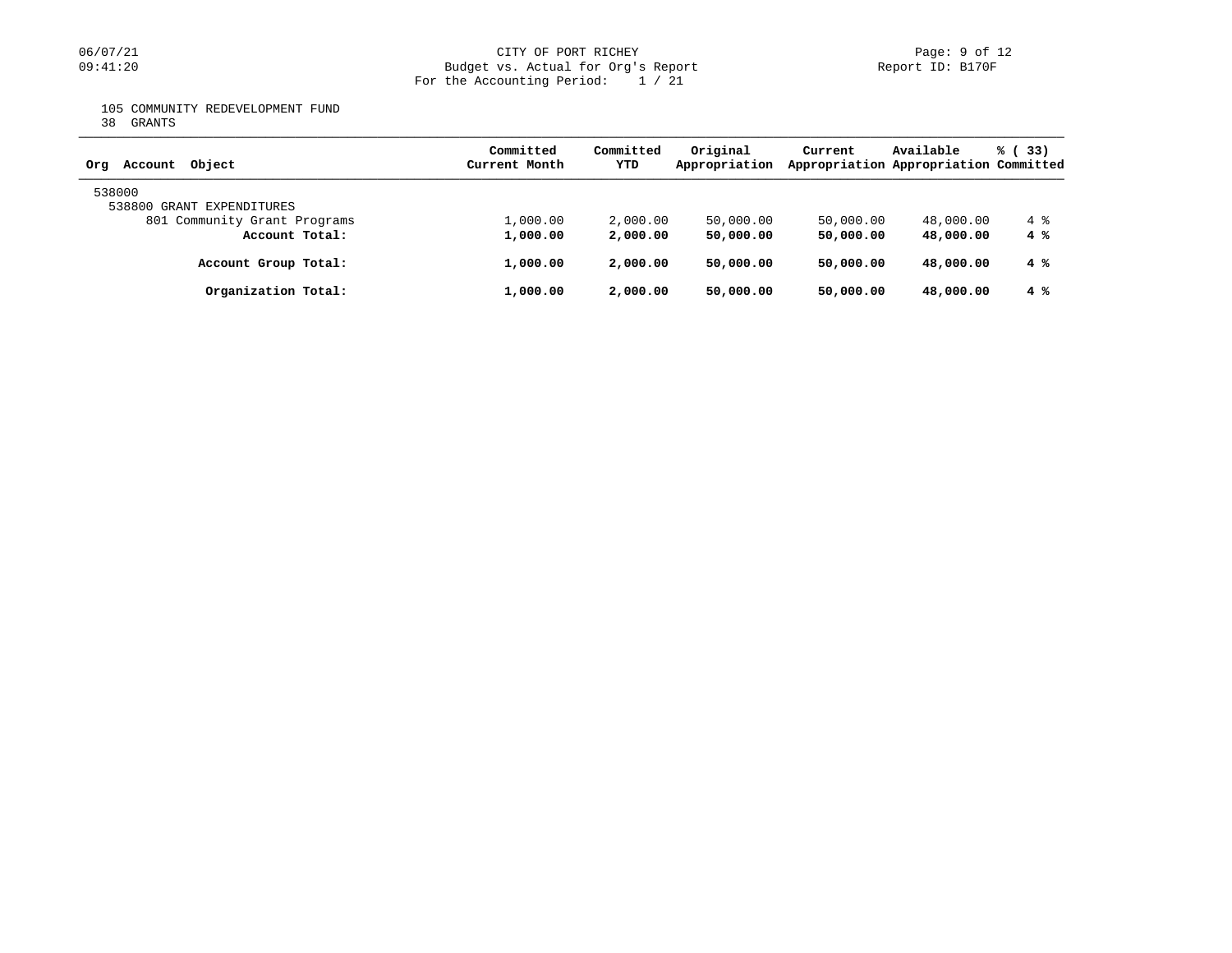## 105 COMMUNITY REDEVELOPMENT FUND

41 PUBLIC WORKS DEPARTMENT

| Object<br>Account<br>Org            | Committed<br>Current Month | Committed<br>YTD | Original<br>Appropriation | Current    | Available<br>Appropriation Appropriation Committed | % (33)       |
|-------------------------------------|----------------------------|------------------|---------------------------|------------|----------------------------------------------------|--------------|
| 541000 ROAD & STREET FACILITIES     |                            |                  |                           |            |                                                    |              |
| 541001 Salaries & Wages             |                            |                  |                           |            |                                                    |              |
| 120 Regular Salaries & Wages        | 1,212.00                   | 5,017.78         | 15,758.00                 | 15,758.00  | 10,740.22                                          | 328          |
| 140 Overtime                        | 0.00                       | 0.00             | 1,275.00                  | 1,275.00   | 1,275.00                                           | 0 %          |
| 210 FICA TAXES                      | 92.71                      | 383.86           | 1,300.00                  | 1,300.00   | 916.14                                             | $30*$        |
| 220 Retirement Contributions        | 121.19                     | 501.77           | 1,700.00                  | 1,700.00   | 1,198.23                                           | $30*$        |
| 230 Health Insurance - Employee     | 215.23                     | 860.92           | 0.00                      | 0.00       | $-860.92$                                          | $***$ 8      |
| Account Total:                      | 1,641.13                   | 6,764.33         | 20,033.00                 | 20,033,00  | 13,268.67                                          | 34%          |
| 541300 Operating Expenditures       |                            |                  |                           |            |                                                    |              |
| 530 Road Material/Pavement Markings | 0.00                       | 0.00             | 150,000.00                | 150,000.00 | 150,000.00                                         | 0 %          |
| Account Total:                      | 0.00                       | 0.00             | 150,000.00                | 150,000.00 | 150,000.00                                         | 0 %          |
| Account Group Total:                | 1,641.13                   | 6,764.33         | 170,033.00                | 170,033.00 | 163,268.67                                         | $4 \text{ }$ |
| Organization Total:                 | 1,641.13                   | 6,764.33         | 170,033.00                | 170,033.00 | 163,268.67                                         | $4 \text{ }$ |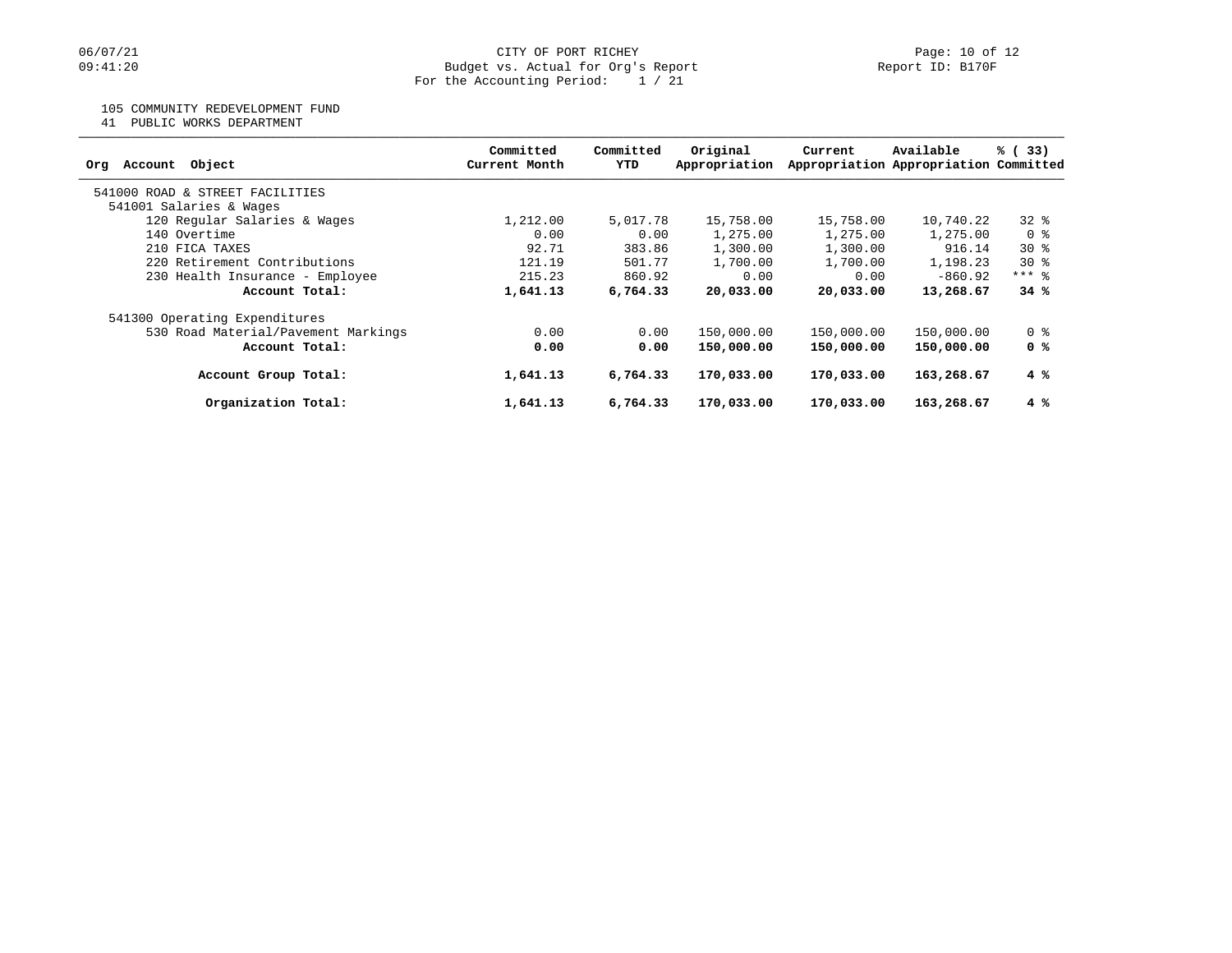### 105 COMMUNITY REDEVELOPMENT FUND

59 OTHER ECONOMIC ENVIRONMENT

| Object<br>Account<br>Ora                 | Committed<br>Current Month | Committed<br>YTD | Original<br>Appropriation | Current    | Available<br>Appropriation Appropriation Committed | % (33)       |
|------------------------------------------|----------------------------|------------------|---------------------------|------------|----------------------------------------------------|--------------|
| 559000<br>OTHER ECONOMIC ENVIRONMENT     |                            |                  |                           |            |                                                    |              |
| 559300 OPERATING EXPENDITURES            |                            |                  |                           |            |                                                    |              |
| 479 City Events                          | 0.00                       | 0.00             | 15,000.00                 | 15,000.00  | 15,000.00                                          | 0 %          |
| 540 Membership Fees                      | 0.00                       | 175.00           | 175.00                    | 175.00     | 0.00                                               | $100*$       |
| Account Total:                           | 0.00                       | 175.00           | 15,175.00                 | 15,175.00  | 15,000.00                                          | $1 \degree$  |
| 559600 CAPITAL OUTLAY                    |                            |                  |                           |            |                                                    |              |
| 607 Dredging Contingencies               | 0.00                       | 4,700.00         | 300,000.00                | 300,000.00 | 295,300.00                                         | 28           |
| 631 Road Improvements                    | 0.00                       | 0.00             | 255,000.00                | 255,000.00 | 255,000.00                                         | 0 %          |
| 699 Sidewalk Construction Capital Outlay | 0.00                       | 0.00             | 20,000.00                 | 20,000.00  | 20,000.00                                          | 0 %          |
| Account Total:                           | 0.00                       | 4,700.00         | 575,000.00                | 575,000.00 | 570,300.00                                         | $1 \text{ }$ |
| Account Group Total:                     | 0.00                       | 4,875.00         | 590,175.00                | 590,175.00 | 585,300.00                                         | $1 \degree$  |
| Organization Total:                      | 0.00                       | 4,875.00         | 590,175.00                | 590,175.00 | 585,300.00                                         | 1%           |